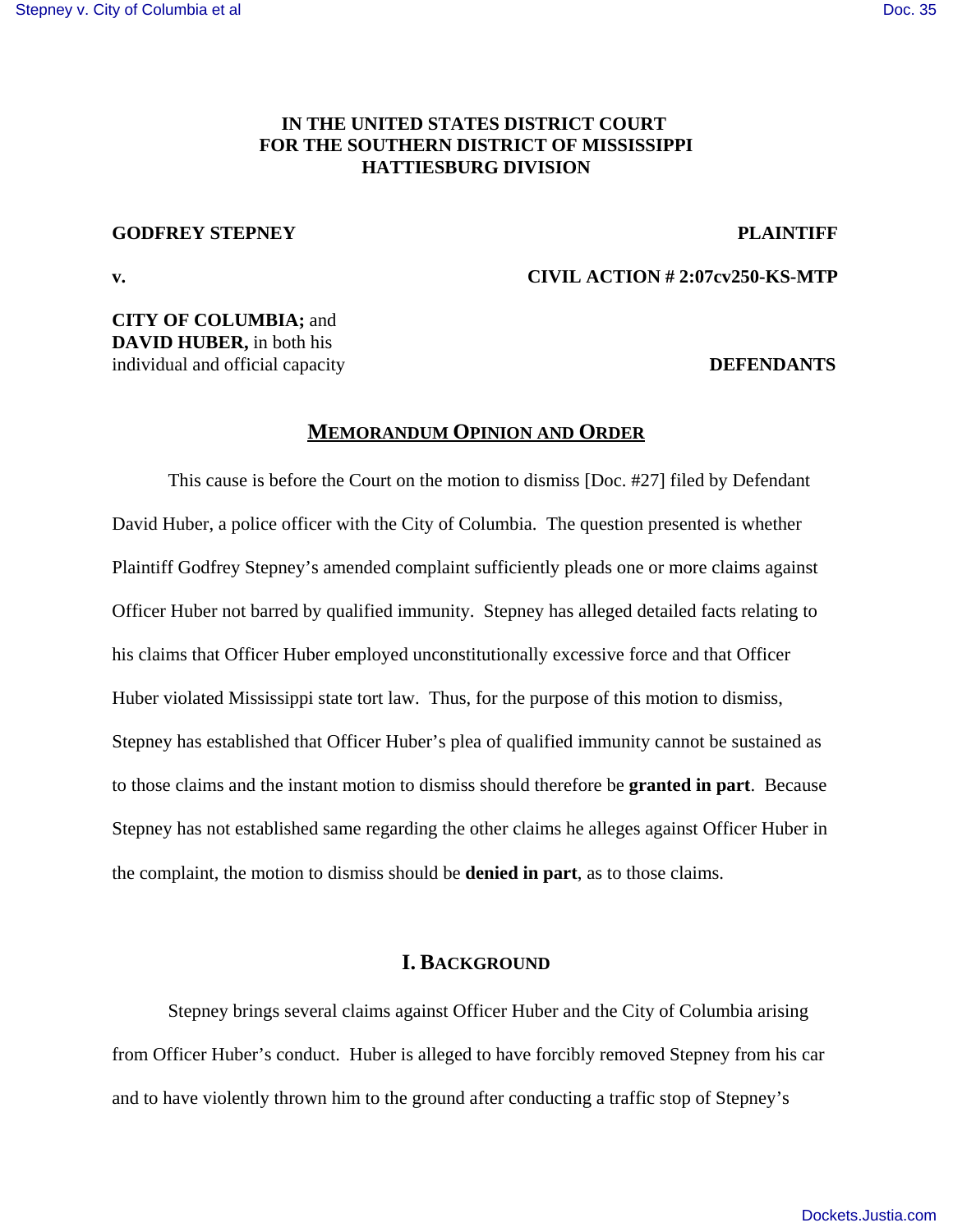vehicle. Given the posture of the case, the Court recites the allegations made by Stepney in his complaint as though they are undisputed facts.

On October 14, 2004, the day of the altercation, Stepney was parked in front of a fire station. Officer Huber pulled up in a patrol car adjacent to Stepney's vehicle and instructed Stepney to move. Following a brief "verbal exchange," Stepney complied with Officer Huber's instruction and drove off without speeding or otherwise operating the vehicle in an unlawful manner. Officer Huber nonetheless initiated a traffic stop, presumably on the grounds of a (subsequently dismissed) charge of misdemeanor careless driving. After Stepney had stopped, Officer Huber "approached Stepney's vehicle, opened the door of Stepney's vehicle, pulled Stepney out and violently threw him to the ground . . . ." Pl.'s Amend. Compl. at  $\P$  7 [Doc. #34] (February 5, 2009). Officer Huber's actions caused "Stepney to sustain physical and other injuries." *Id.* At no time during the incident did Stepney attempt to evade or resist arrest or otherwise refuse to comply with Officer Huber's instructions.

Stepney filed suit on October 11, 2007. Stepney alleges claims under 42 U.S.C. § 1983 and Mississippi state law against Officer Huber as well as claims against the City of Columbia. After the parties submitted their briefs regarding the instant motion, the Court concluded that Stepney's complaint failed to meet the heightened pleading standard required in this circuit for plaintiffs whose claims implicate qualified immunity. Ct. Ord. at 2 [Doc. #33] (January 22, 2009) (citing *Elliott v. Perez*, 751 F.2d 1472, 1482 (5th Cir. 1985)). The Court granted Stepney leave to amend his complaint, *id.* at 2-3, and Stepney filed an amended complaint on February 5, 2009. [Doc. #34]. Though given the opportunity to do so, the parties declined to supplement their briefs after Stepney had amended his complaint.

2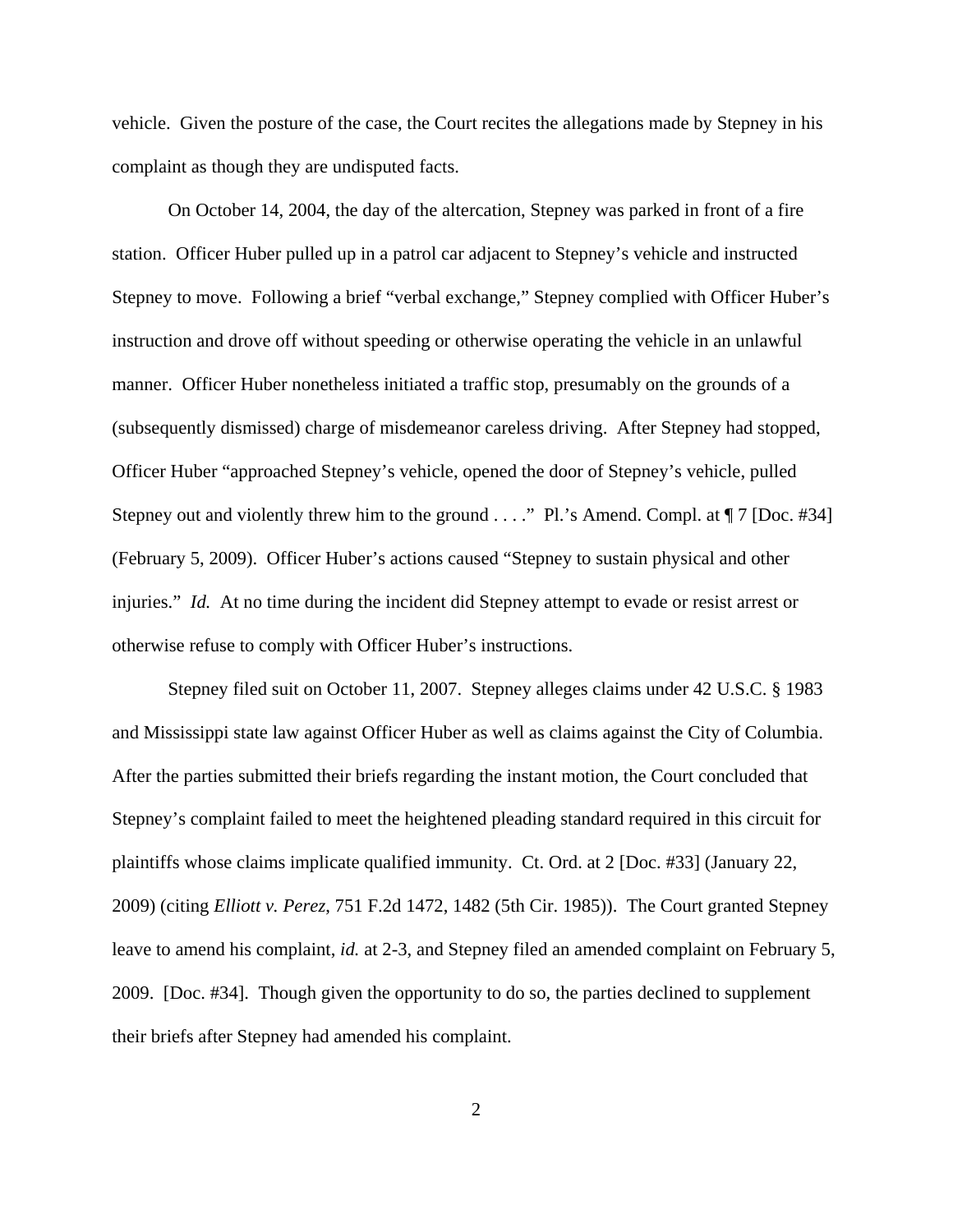## **II. STANDARD OF REVIEW**

#### **A. Federal Law**

"Governmental immunity is a threshold question which acts as a bar to a court's right to adjudicate the claim." *Sutton v. United States*, 819 F.2d 1289, 1299 (5th Cir. 1987) (citing *Harlow v. Fitzgerald*, 457 U.S. 800, 818 (1982)). Because qualified immunity is "an immunity from suit rather than a mere defense to liability . . . it is effectively lost if a case is erroneously permitted to go to trial." *Mitchell* v. *Forsyth*, 472 U.S. 511, 526 (1985) (emphasis omitted).

"When a defendant invokes qualified immunity, the burden is on the plaintiff to demonstrate the inapplicability of the defense." *McClendon v. City of Columbia*, 305 F.3d 314, 323 (5th Cir. 2002) (en banc) (per curiam). "[T]he legally relevant factors bearing upon the . . . question will be different on summary judgment than on an earlier motion to dismiss." *Behrens v. Pelletier*, 516 U.S. 299, 309 (1996). "At the earlier stage, 'it is the defendant's conduct *as alleged in the complaint* that is scrutinized for 'objective legal reasonableness.' " *McClendon*, 305 F.3d at 323. Hence, courts treat the plaintiff's contentions as true for the purposes of resolving such motions. *See Babb v. Dorman*, 33 F.3d 472, 479 (5th Cir. 1994). However, "to state a claim, a pleader must allege facts, not legal conclusions." *Hanson v. Town of Flower Mound*, 679 F.2d 497, 504 (5th Cir. 1982). The Fifth Circuit has emphasized that plaintiffs alleging claims likely to raise the issue of qualified immunity must allege with particularity all material facts, including "detailed facts supporting the contention that the plea of immunity cannot be sustained." *Elliott*, 751 F.2d at 1482, *overruled on other grounds by Leatherman v. Tarrant County Narcotics Intelligence and Coordination Unit*, 507 U.S. 163 (1993); *accord*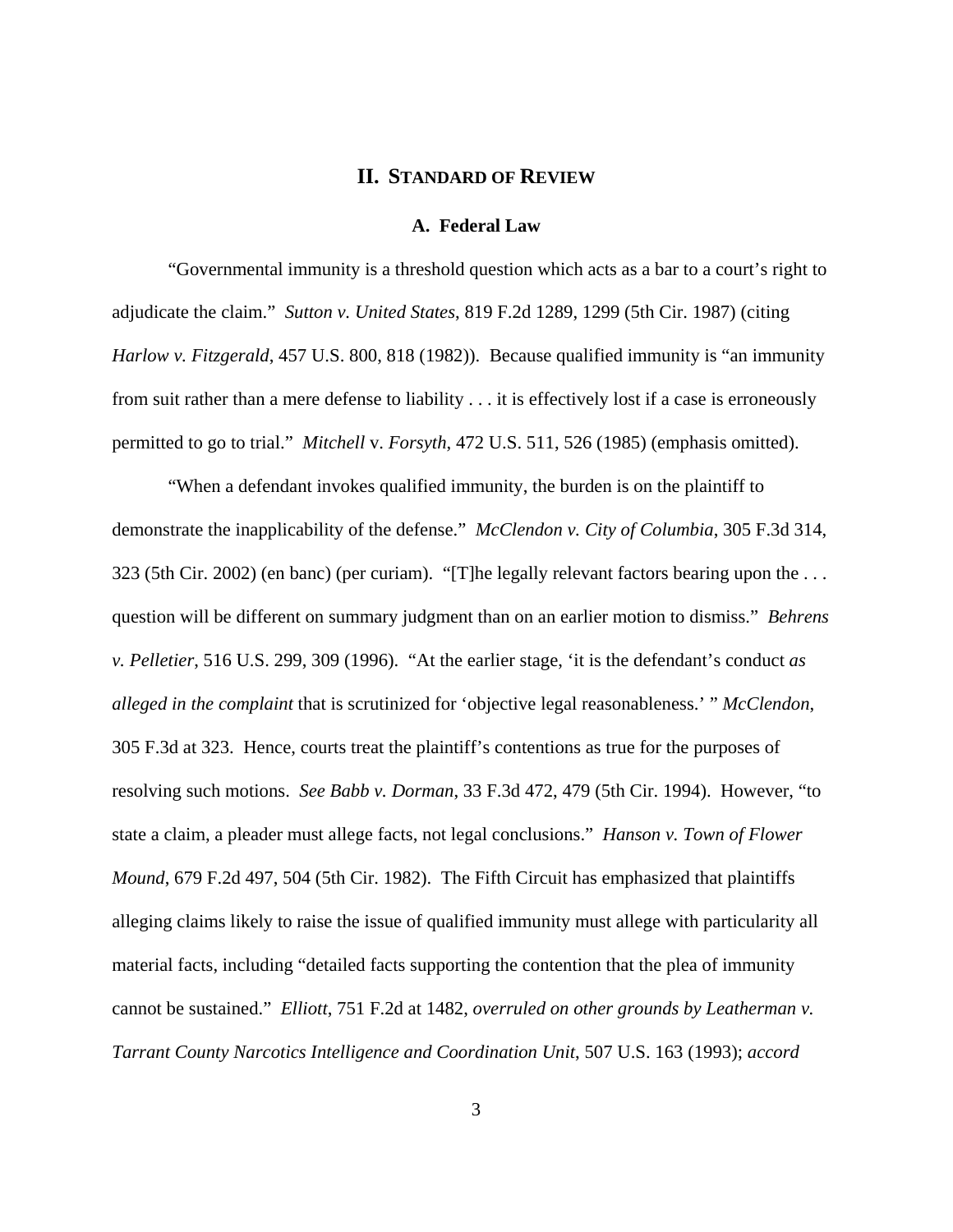*Babb*, 33 F.3d at 477 (indicating that courts in this circuit remain bound by the heightened

pleading standard announced in *Elliot*).

### **B. State Law**

Police officers enjoy immunity from liability for Mississippi state law claims under the

Mississippi Annotated Code, which states in relevant part that

A governmental entity and its employees acting within the course and scope of their employment or duties shall not be liable for any claim:

(c) Arising out of any act or omission of an employee of a governmental entity engaged in the performance or execution of duties or activities relating to police or fire protection unless the employee acted in reckless disregard of the safety and well-being of any person not engaged in criminal activity at the time of injury;

MISS. CODE ANN. § 11-46-9(1).

#### **III. APPLICATION AND ANALYSIS**

### **A. Immunity Under Federal Law**

"Qualified immunity is designed to protect government officials in limited circumstances." *Hathaway v. Bazany*, 507 F.3d 312, 320 (5th Cir. 2007). The immunity protects officials performing discretionary functions "from liability for civil damages insofar as their conduct does not violate clearly established statutory or constitutional rights of which a reasonable person would have known." *Harlow*, 457 U.S. at 818. This means that "[e]ven law enforcement officials who reasonably but mistakenly commit a constitutional violation are entitled to immunity." *Goodson v. City of Corpus Christi*, 202 F.3d 730, 736 (5th Cir. 2000) (quoting *Hunter v. Bryant*, 502 U.S. 224, 227 (1991)).

"[C]ourts evaluating § 1983 claims based on allegedly unconstitutional conduct by state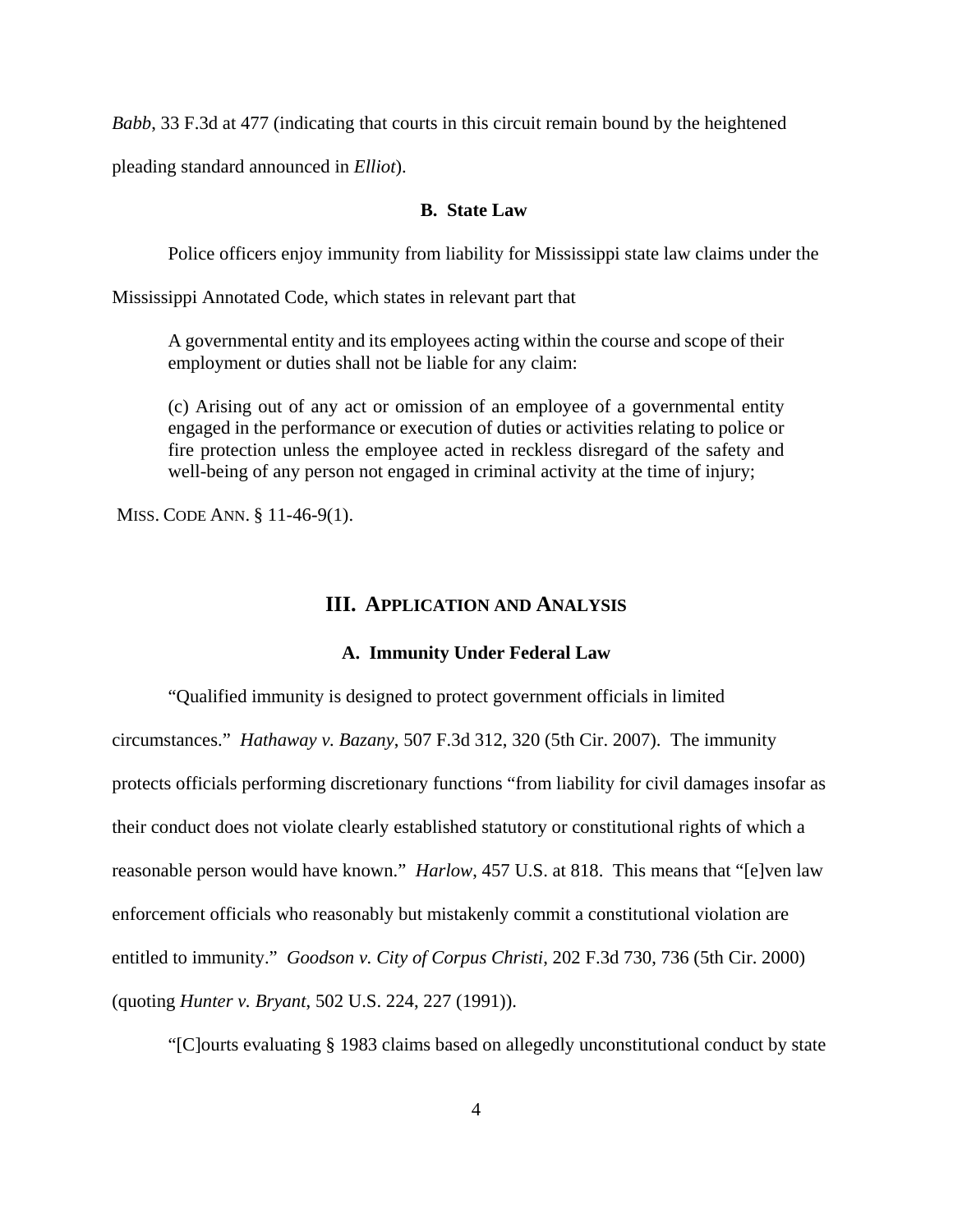actors should conduct a two-prong inquiry to determine whether the state actors are entitled to qualified immunity." *McClendon*, 305 F.3d at 322 (citing *Siegert v. Gilley*, 500 U.S. 226, 232-34 (1991)). The sequence for conducting the inquiry was formerly mandatory, *Saucier v. Katz*, 533 U.S. 194, 200 (2001), but the Supreme Court has recently held that district courts may proceed out of sequence when appropriate. *Pearson v. Callahan*, 129 S. Ct. 808, 818 (2009). Here, the Court will proceed in the formerly mandated order.

# **1. Stepney Has Alleged a Violation of a Clearly Established Constitutional Right**

"The first step is to determine whether the plaintiff has alleged a violation of a clearly established constitutional right." *Colston v. Barnhart*, 130 F.3d 96, 99 (5th Cir. 1997). The right to be free from excessive force – which Officer Huber allegedly violated – is clearly established. *E.g.*, *Bush v. Strain*, 513 F.3d 492, 502 (5th Cir. 2008).

"To bring a § 1983 excessive force claim under the Fourth Amendment, a plaintiff must first show that she was seized." *Flores v. City of Palacios*, 381 F.3d 391, 396 (5th Cir. 2004) (citing *Graham v. Connor*, 490 U.S. 386, 388 (1989)). "A routine traffic stop is a limited seizure." *E.g.*, *United States v. Estrada*, 459 F.3d 627, 630 (5th Cir. 2006).

In addition, to plead a § 1983 excessive force claim, "the plaintiff must allege: (1) an injury that (2) resulted directly and only from the use of force that was excessive to the need, and (3) the use of force that was objectively unreasonable." *Bush*, 513 F.3d at 500-01.Courts in this circuit "no longer require 'significant injury' for excessive force claims, [but] the injury must be more than de minimis." *Tarver v. City of Edna*, 410 F.3d 745, 752 (5th Cir. 2005) (citing *Williams v. Bramer*, 180 F.3d 699, 703 (5th Cir. 1999)); *Bush*, 513 F.3d at 501 ("an injury is generally legally cognizable when it results from a degree of force that is constitutionally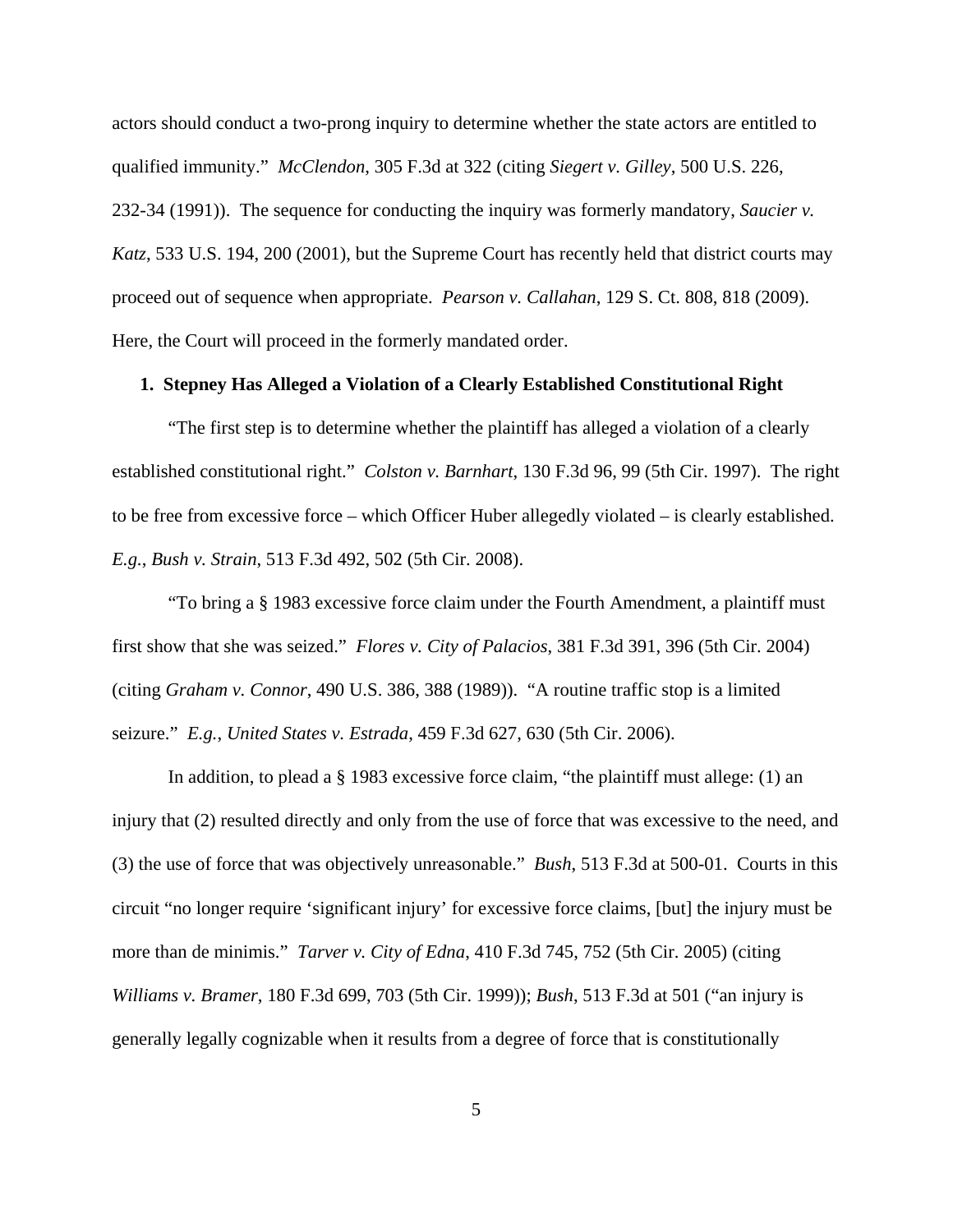impermissible"); *see also Flores*, 381 F.3d at 397 (rejecting "argument that psychological injuries alone are never sufficient to sustain a Fourth Amendment claim."). "The objective reasonableness of the force . . . depends on the facts and circumstances" of the case. *Bush*, 513 F.3d at 501.

Here, Stepney has satisfied the first step. Under Stepney's version of events, Officer Huber initiated the traffic stop because Stepney had been parked in front of a fire station. Stepney complied with all of Officer Huber's commands – including the direction to move his vehicle – and never evaded or resisted arrest. Officer Huber nonetheless forcibly removed Stepney from his vehicle and "violently threw him to the ground thereby causing Stepney to sustain physical and other injuries." Pl.'s Amend. Compl. at ¶ 7. Thus, Stepney has alleged injuries, resulting directly and solely from force that was excessive to the need and objectively unreasonable under the circumstances.

# **2. Officer Huber's Alleged Conduct Was Objectively Unreasonable Under Clearly Established Law**

"Even though an officer's use of force must be objectively unreasonable to violate constitutional rights, a defendant's violation of constitutional rights can still be objectively reasonable if the contours of the constitutional right at issue are sufficiently unclear." *Bush*, 513 F.3d at 501. "[W]hile the right to be free from excessive force is clearly established in a general sense, the right to be free from the degree of force employed in a particular situation may not have been clear to a reasonable officer at the scene." *Id.* at 502.

In deciding this question, the Court "must determine whether 'the totality of the circumstances justified' the particular use of force." *Ramirez v. Knoulton*, 542 F.3d 124, 129 (5th Cir. 2008) (quoting *Tennessee v. Garner*, 471 U.S. 1, 9 (1985)). "The 'reasonableness' of a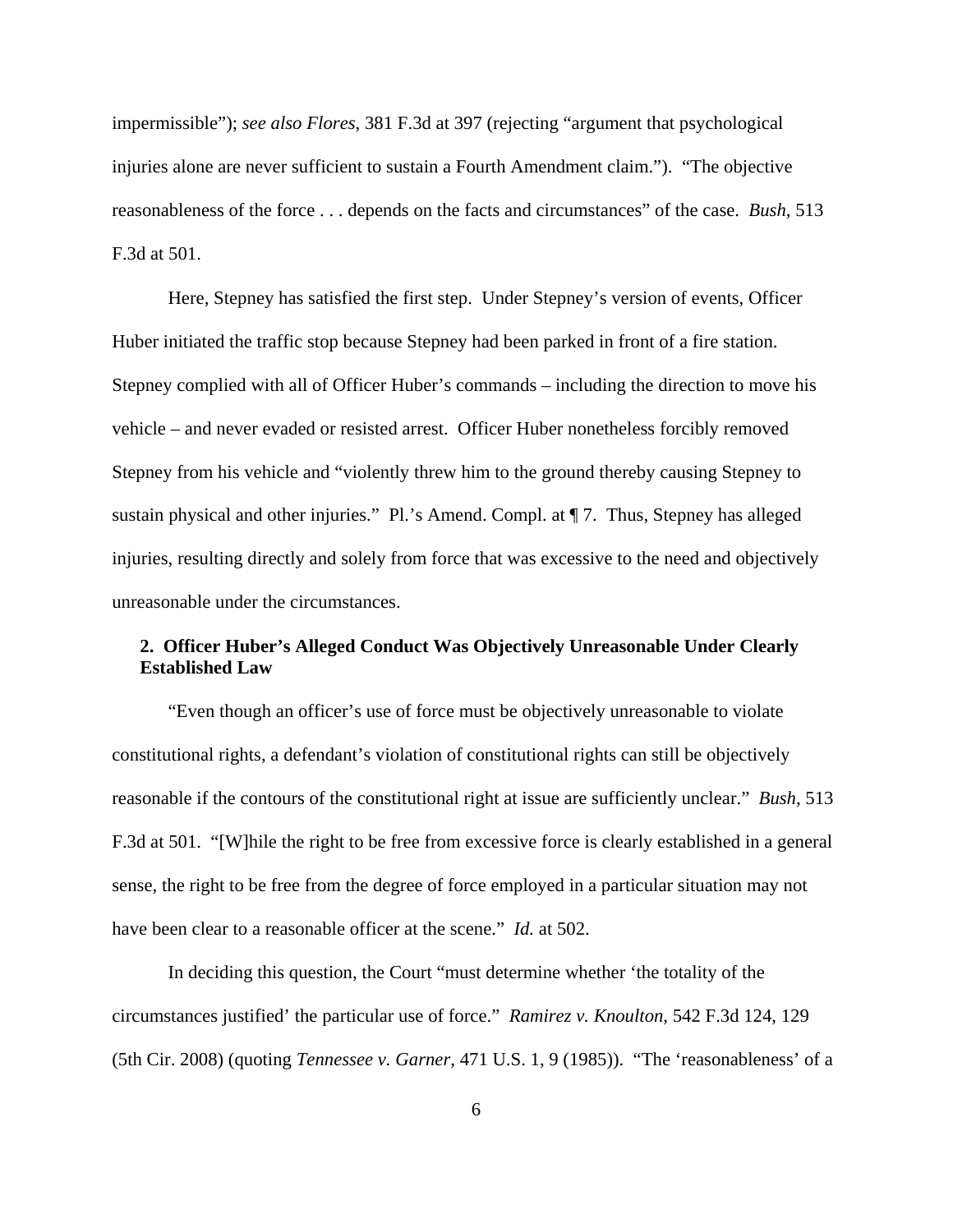particular use of force must be judged from the perspective of a reasonable officer on the scene, rather than with the 20/20 vision of hindsight." *Graham*, 490 U.S. at 396. This is an objective standard: "the question is whether the officers' actions are 'objectively reasonable' in light of the facts and circumstances confronting them, without regard to their underlying intent or motivation." *Id.* at 397. This test "allow[s] for the fact that police officers are often forced to make split-second judgments – in circumstances that are tense, uncertain, and rapidly evolving – about the amount of force that is necessary in a particular situation." *Id.* "To gauge the objective reasonableness of the force used by a law enforcement officer, the Court must balance the amount of force used against the need for force." *Flores*, 381 F.3d at 399 (internal quotation marks and citations omitted). Three factors are of particular importance in determining objective reasonableness: (1) the severity of the crime, (2) whether the plaintiff posed an immediate threat to the safety of the officer or others, and (3) whether the plaintiff was actively resisting arrest or was attempting to evade arrest. *Gutierrez v. City of San Antonio*, 139 F.3d 441, 447 (5th Cir. 1998).

Officer Huber likely had the authority to arrest Stepney based on a misdemeanor charge of careless driving. *See Spencer v. State*, 908 So. 2d 783, 785 (Miss.Ct.App. 2005). At the time of Stepney's arrest, "the law was clearly established that . . . the right to make an arrest 'necessarily carries with it the right to use some degree of physical coercion or threat thereof to effect it.' " *Bush*, 513 F.3d at 502 (quoting *Saucier*, 533 U.S. at 208); *but c.f. Petta v. Rivera*, 143 F.3d 895, 902 (5th Cir. 1998) ("the only action necessary under the circumstances was the issuance of a traffic ticket. If [the officer] had performed that act promptly and professionally, the use of excessive force would not have become an issue."). Nonetheless, "the permissible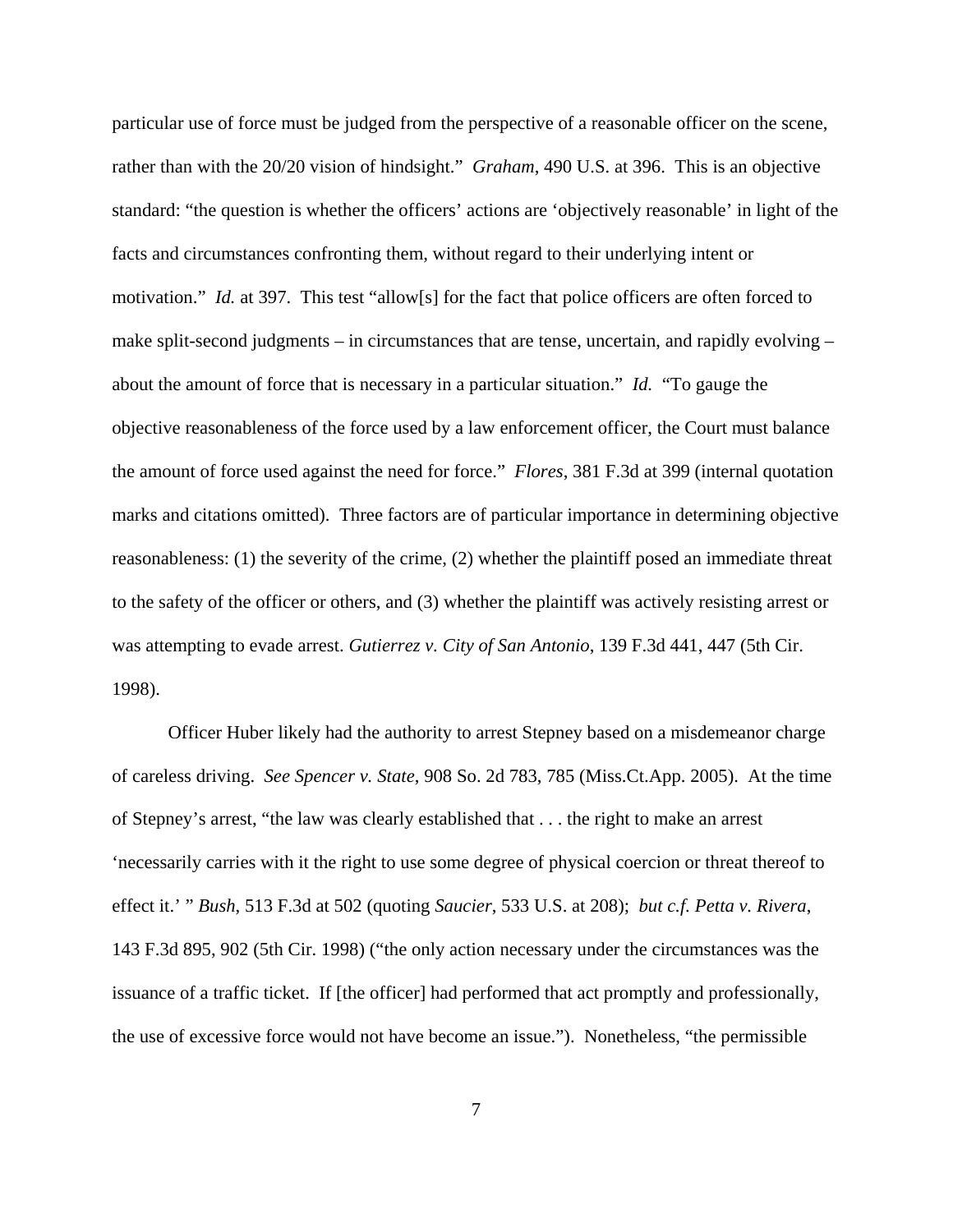degree of force depends on the severity of the crime at issue, whether the suspect posed a threat to the officer's safety, and whether the suspect was resisting arrest or attempting to flee." *Bush*, 513 F.3d at 502. Under Stepney's version of the events, he was not resisting arrest or attempting to flee, but in fact was totally compliant when Officer Huber forcibly removed him from his vehicle and "violently threw him to the ground." Stepney's criminal conduct in this case – presumably the act of parking in front of a fire station – was utterly non-severe. Although this conduct could potentially disrupt the fighting of fires, there is no indication that it caused any illeffect in this case.

"[T]he Fourth Amendment's reasonableness test is 'not capable of precise definition or mechanical application.' " *Id.* at 502 (quoting *Graham*, 490 U.S. at 396). Nonetheless, the test is clear enough that Officer Huber should have known that he could not forcibly remove and then violently throw to the ground a motorist who had merely parked in front of a fire station, moved his vehicle when asked to do so, and who posed no threat to anyone's safety. This is not a conclusion based on 20/20 hindsight; instead, it is based on the Court's conclusion that the circumstances faced by Officer Huber would not have caused a reasonable officer to have employed that degree of force used. *See generally Coons v. Lain*, 277 Fed. App'x 467, 470 (5th Cir. 2008) (unpublished) (finding genuine issues of material fact regarding excessive force claim because police officer may have tackled, slammed, and thrown a suspect who was only complying with the officer's directions); *Martinez-Aguero v. Gonzalez*, 459 F.3d 618, 626 (5th Cir. 2006) (officer would have been objectively unreasonable to have grabbed, twisted the arms of, and kicked a suspect who had been "entirely docile and compliant . . . with the exception of one stray remark"); *Drake v. City of Pearl*, 494 F. Supp. 2d 437, 440 n.4 (S.D.Miss. 2007) ("the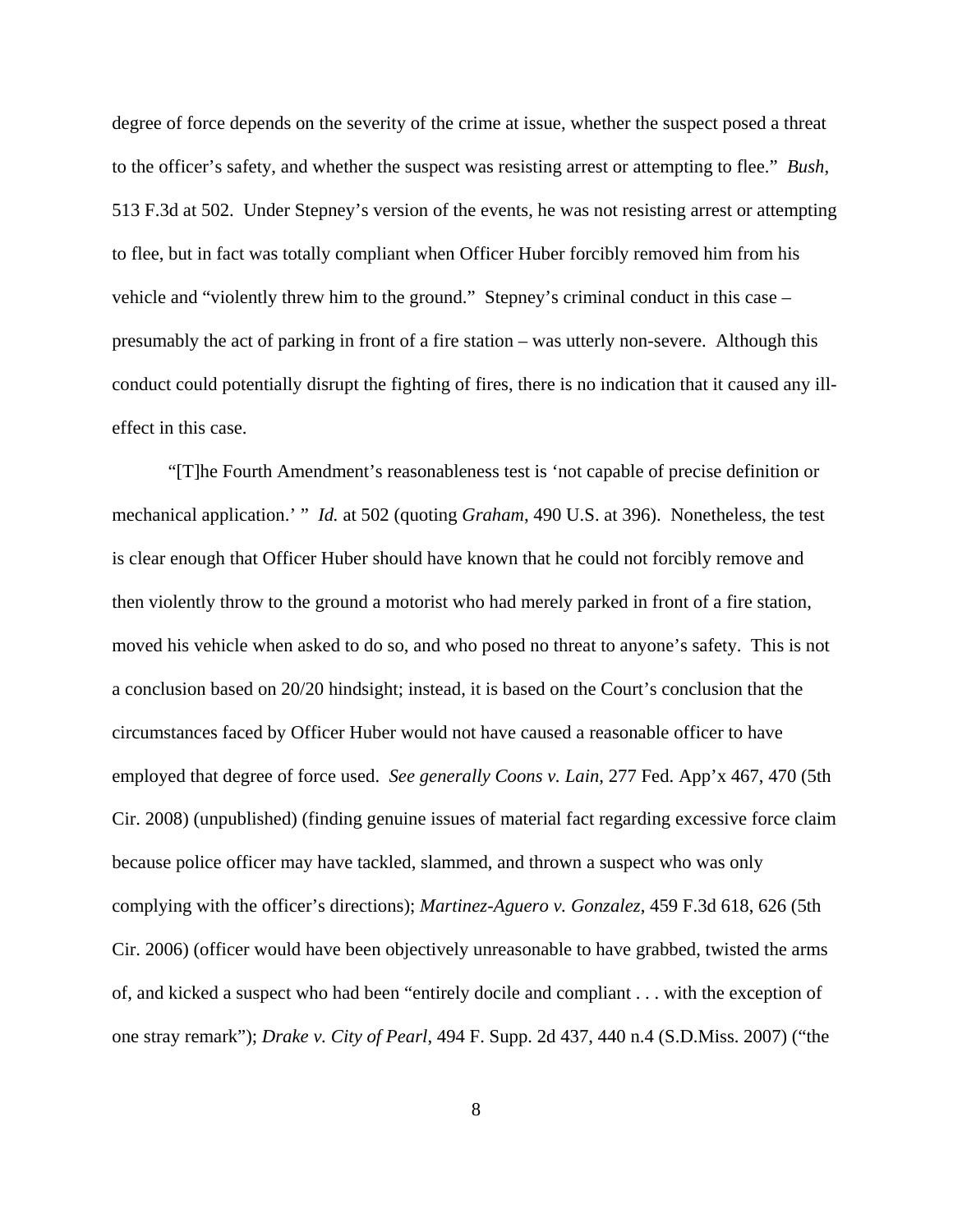mere fact that a motorist has committed a traffic infraction . . .does not authorize the officer to use excessive force to arrest that person.").

Officer Huber argues, however, that the Court should conclude his actions were objectively reasonable based on the presence of certain allegations in Stepney's complaint. Officer Huber argues that because Stepney alleges a failure to train claim against the City of Columbia, it follows that any Columbia Police Department officer could reasonably be expected to have acted in the same manner Officer Huber did. Officer Huber argues that his actions were therefore objectively reasonable. This argument is meritless for several reasons. First, it overlooks the permissibility of alternative pleading. *See generally* FED. R. CIV. P. 8. Second, the standard for evaluating objective reasonableness, set forth in detail above, is not steered by what a reasonable officer *in the same department* would do. *See, e.g.*, *Roberts v. City of Shreveport*, 397 F.3d 287 (5th Cir. 2005) (discussing compatibility of failure to train claim with excessive force claim); *Gutierrez*, 139 F.3d at 447 (court refused to grant summary judgment in favor of officer despite evidence that technique used was not prohibited by their department). Moreover, the objective reasonableness standard requires the Court to determine what a reasonably welltrained police officer would do in the situation presented. *E.g.*, *Gutierrez*, 139 F.3d at 447 (court considered evidence of facts that would be "known to reasonably well-trained police officers in [the state] at that time").

#### **B. Immunity Under State Law**

To determine whether Officer Huber is entitled to immunity under Mississippi law, the Court must resolve whether Stepney alleges that: 1) He was not engaged in criminal activity at the time of the injury; and 2) Officer Huber acted in reckless disregard for Stepney's safety. *City*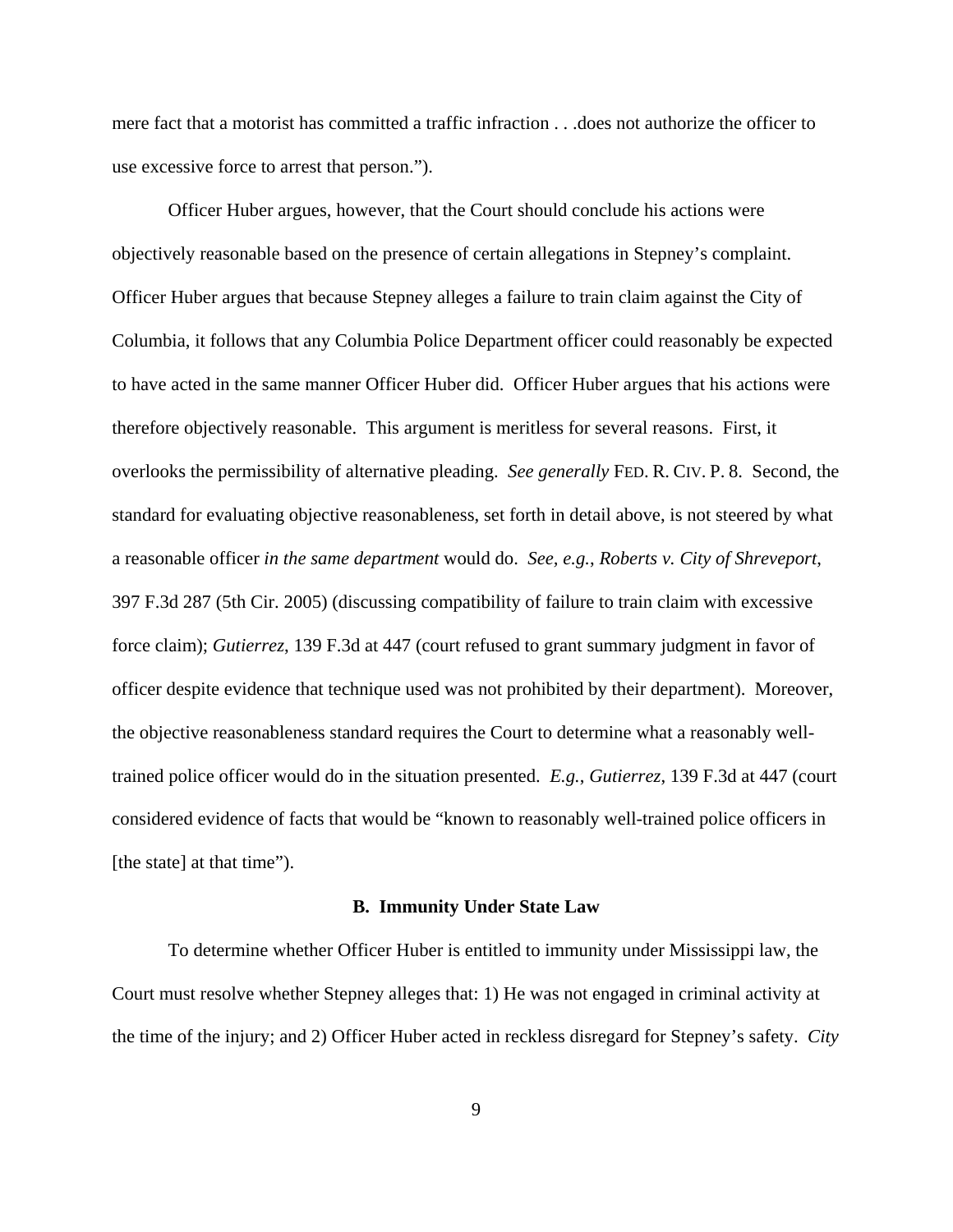*of Jackson v. Powell*, 917 So. 2d 59, 71 (Miss. 2005); *see generally* MISS. CODE ANN. § 11-46- 9(1)(c). Stepney alleges that he had already moved his vehicle, based on Officer Huber's request, and therefore was not engaged in criminal activity at the time of the incident. *See* Pl.'s Amend. Compl. at ¶¶ 7-8. Stepney further alleges that he violated no traffic laws when he drove away. *See id.* Hence, the first issue is resolved in Stepney's favor, and the Court must proceed to the second issue. *C.f. Lee v. Storr*, NO. 1:05-CV-439, 2007 U.S. Dist. LEXIS 56497, \*8 (S.D.Miss. Aug. 2, 2007) ("a genuine issue of material fact exists regarding whether Plaintiff was engaged in criminal activity at the time of the arrest, since Plaintiff asserts he committed no crime."). Any argument that the act of parking in front of the fire station constituted criminal activity under the Mississippi immunity provision is rejected. *See Shelton v. City of Laurel*, No.2:06-CV-111, 2007 U.S. Dist. LEXIS 28504, \*19 (S.D.Miss. Apr. 16, 2007) (citing *Estate of Williams ex rel. Williams v. City of Jackson*, 844 So. 2d 1161, 1165 (Miss. 2003)) ("there must be a causal nexus between the plaintiff's criminal activity and the tortfeasor's wrongdoing.").

As to the second issue, Stepney clearly alleges actions by Officer Huber that rise to the level of reckless disregard as defined by Mississippi law. "Reckless disregard" has been described by the Mississippi Supreme Court as "a higher standard than gross negligence [that] 'embraces willful or wanton conduct[,] which requires knowingly and intentionally doing a thing or wrongful act.' " *Powell*, 917 So. 2d at 71 (citations omitted). "In order to establish 'reckless disregard,' . . . [plaintiffs] must show facts from which a trier of fact could conclude that: (1) [the officer's] conduct created an unreasonable risk; (2) this risk included a high probability of harm; (3) [the officer] appreciated the unreasonable risk; and (4) [the officer] deliberately disregarded that risk, evincing 'almost a willingness that harm should follow.' " *McGregory v. City of*